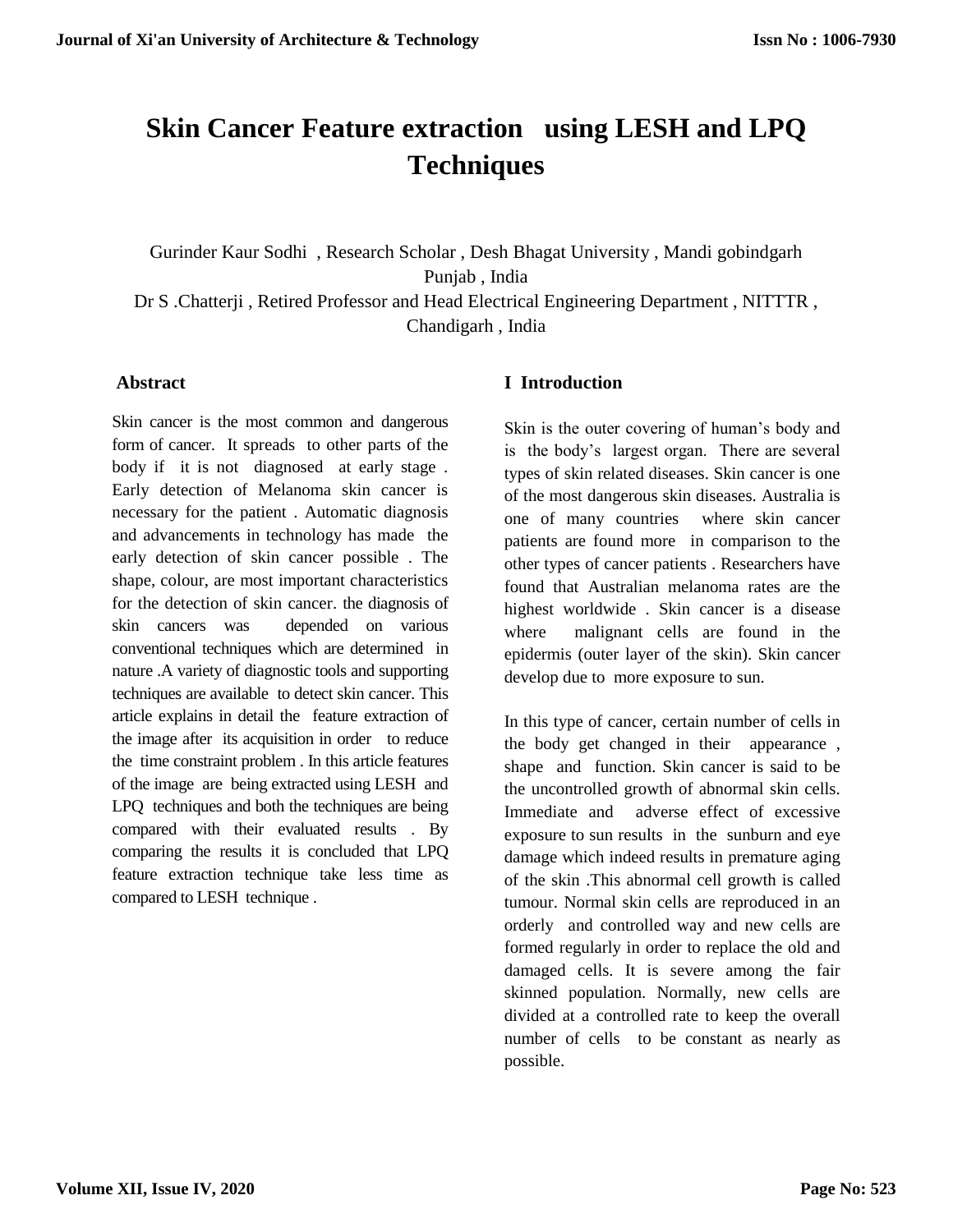In the present article a technique has been proposed for extraction of skin cancer region in order to detect the disease in early stages. The proposed system involves the following steps :

- (i) Image Pre -processing
- (ii) Image Segmentation
- (iii) Image Feature extraction
- (iv) Image Classification

They are implemented in the following manner :

- Step 1 First the image is acquired
- Step 2 Image is preprocessed . In this step noise is removed
- Step 3 After noise removal segmentation process is done which segments the separate skin cancer images
- Step 4 features are extracted
- Step 5 Image Classification is done

The selected features are provided as inputs to the Artificial Neural Network (ANN) Classifier which classifies the given data-sets into cancerous and non-cancerous.

Fig. 1 Shows the block diagram of the Skin Cancer Diagnosis



#### **Fig. 1 Block Diagram of Skin Cancer Diagnosis**

#### **2 Feature Extraction**

Feature extraction is considered as the most critical state - of the art of skin cancer screening system.

Feature extraction has been implemented in the present problem using the properties called ABCDE in automated diagnosis of skin cancer. ABCDE criterion represents Asymmetry, Border, Colour variation, Diameter and Evolution.They are discussed below :

**Asymmetry** Asymmetric nature of melanoma is the property in which the imaginary line passing through middle of the lesion, either up or down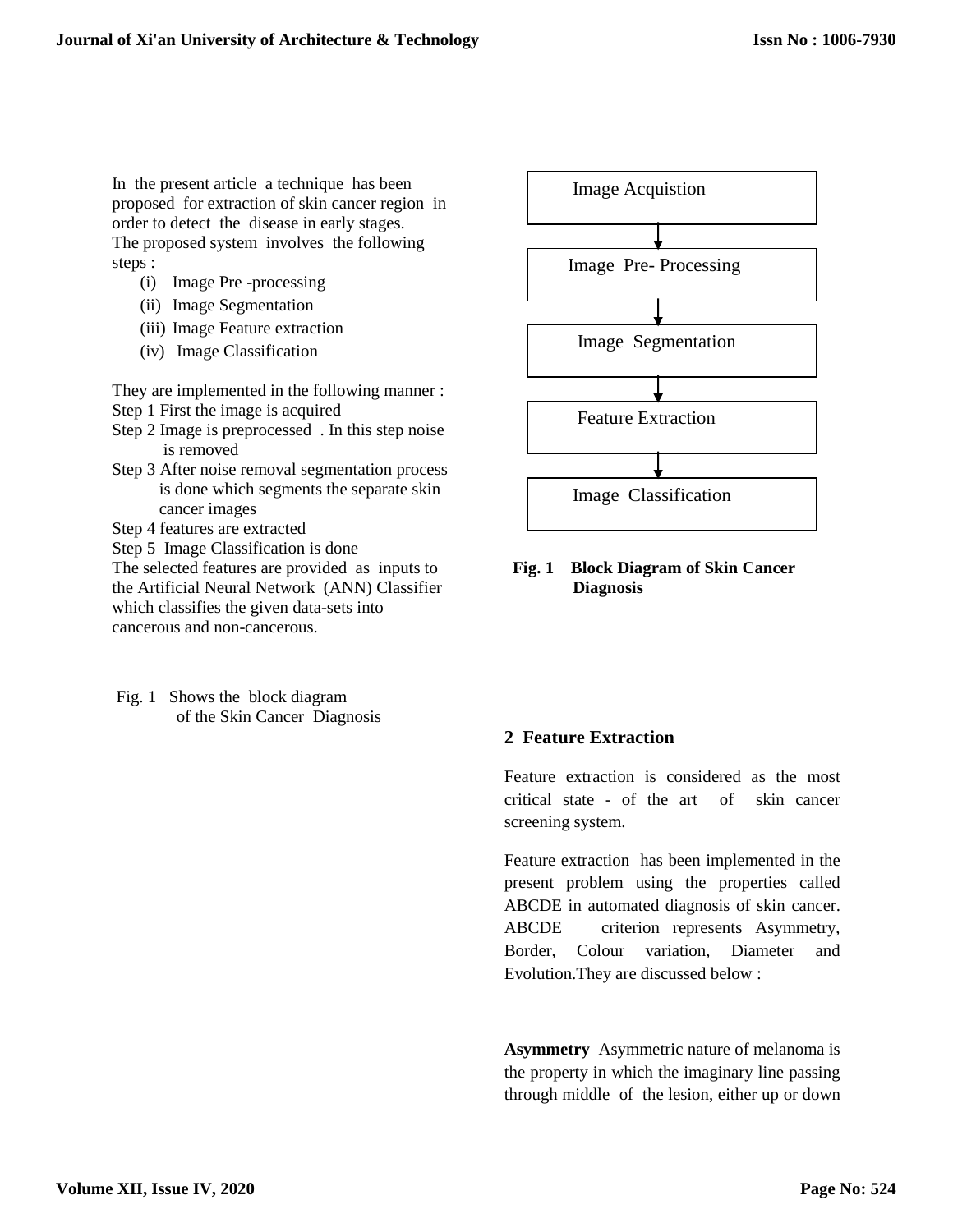or side to side provides two unequal or two nonsymmetric parts.

Degree of asymmetry can be computed by using asymmetric index which is calculated by using the formula  $AI = \Delta A \times 100$ , where A is the total area of the image and ΔA is the difference in area between the total image and the lesion area image .

**Border Irregularity** The border or edge of the skin cancer affected area will be usually blurred or ragged or irregular or even notched. Border irregularity is usually calculated by compact index in medical image processing. Compact index is used to estimate unanimous 2D objects.

**Colour Variation** Emergence in colour variation can be detected if lesion is melanoma. The colours can be variations in black, brown and red depending on the production of melanin pigment in the affected area.

#### **3 Local Phase Quantization(LPQ)**

The Local Phase Quantization (LPQ) was anticipated by Ojansivu and Heikkila based on texture information . LPQ technique is based on the blur invariance property that is based of the Fourier phase spectrum. the local phase information is extracted using the 2-D shortterm Fourier transform (STFT) computed over a rectangular area at each pixel position of the image. In this technique Only four complex coefficients are considered corresponding to 2-D frequencies.

## **4 Local Energy Based Shape Histogram Feature Extraction ( LESH)**

Local Energy-based Shape Histogram Feature Extraction ( LESH) was launched by Morrone, M.C. & Owens, R . LESH technique is implemented by converting an image into a combination of local energies along with different orientations that involves features extraction at points of maximum phase congruency . The output of signal determines the type , sign , contrast and amplitude of feature of local maxima of the energy function .

## **5 Results**

The results has been obtained by using original image implementing LESH and LPQ technique **.** 

Fig. 2 (a) shows the Original Image with LESH Feature Extraction Graph , Figure 2(b) shows the Original Image with LPQ Feature Extraction Graph.



**Fig. 2(a) Original Image with LESH Feature Extraction Graph**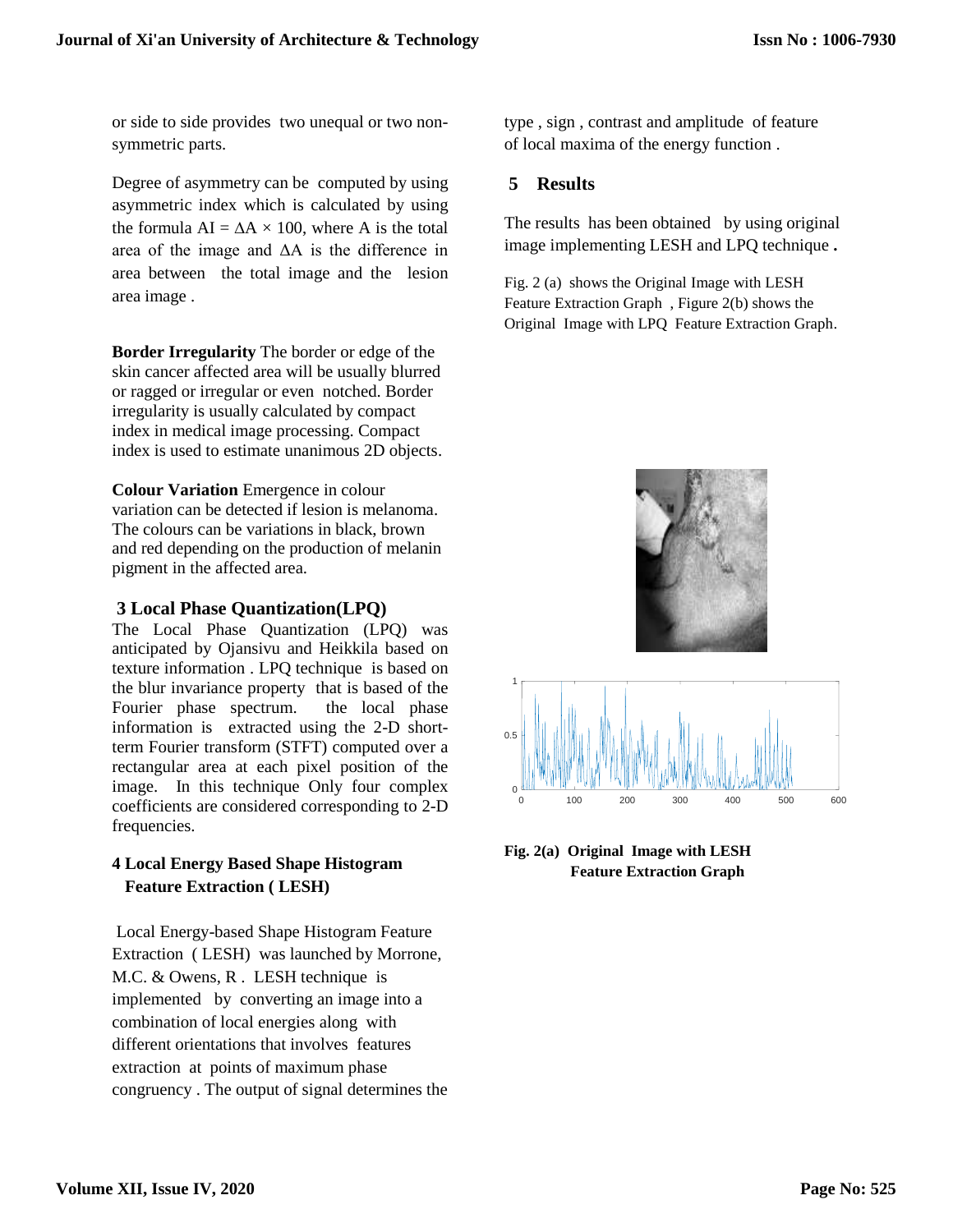

**Fig.2(b) Original Image with LPQ Feature Extraction Graph**

**Fig. 2 First Image Results of Time Taken for Feature Extraction for Skin Cancer Images of LESH and LPQ Feature Extraction**

Fig. 3 (a) shows the Original Image with LESH Feature Extraction Graph , Figure 3(b) shows the Original Image with LPQ Feature Extraction Graph.



## **Fig. 3(a) Original Image with LESH Feature Extraction Graph**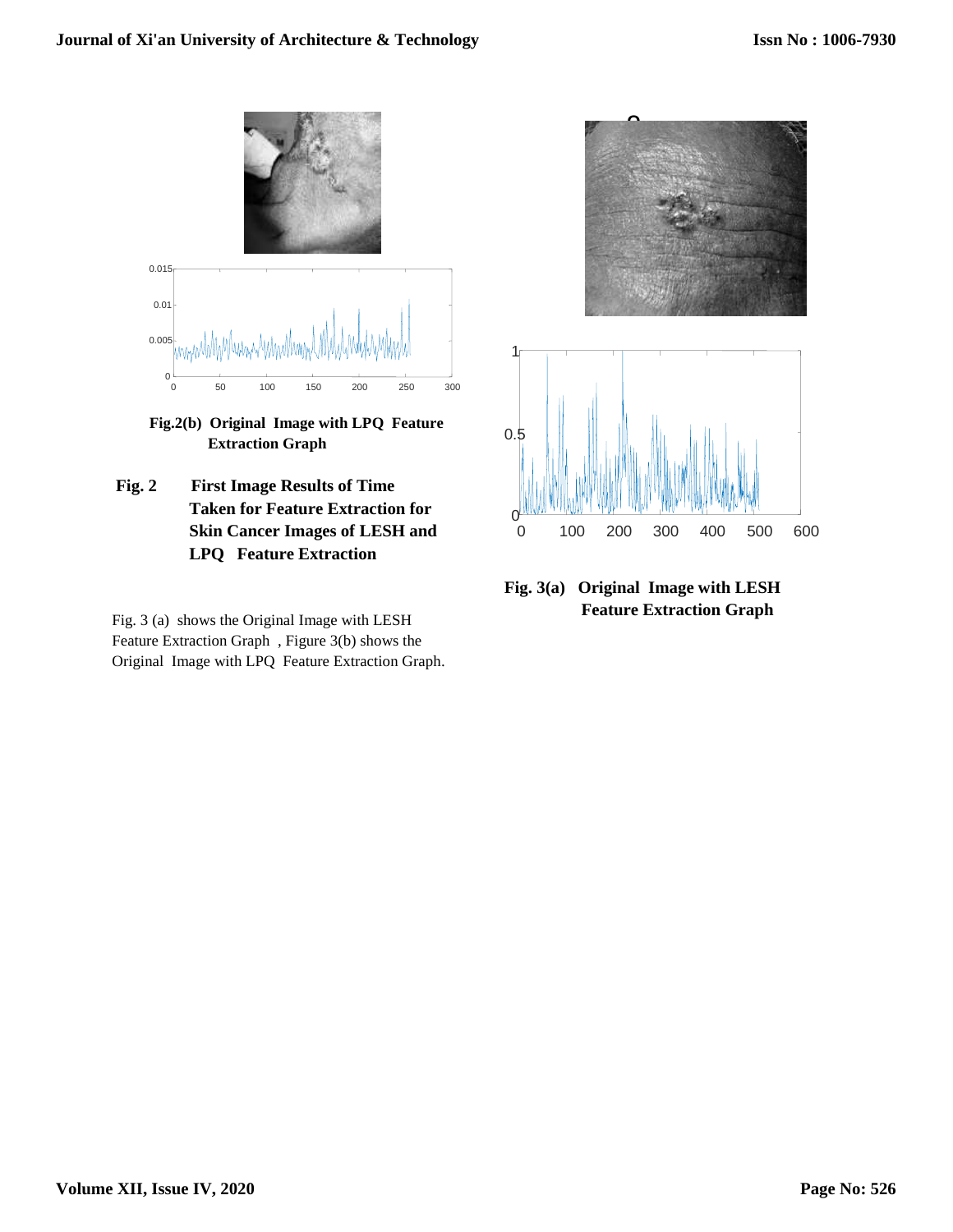



 **Fig. 3(b) Original Image with LPQ Feature Extraction Graph**

 **Fig. 3 Second Image Results of Time Taken for Feature Extraction for Skin Cancer Images of LESH and LPQ Feature Extraction**

Fig. 4 (a) shows the Original Image with LESH Feature Extraction Graph , Figure 4(b) shows the Original Image with LPQ Feature Extraction Graph.



**Fig 4(a) Original Image with LESH Feature Extraction Graph**





**Fig 4(b) Original Image with LPQ Feature Extraction Graph** 

 **Fig. 4 Third Image Results of Time Taken for Feature Extraction for Skin Cancer Images of LESH and LPQ Feature Extraction**